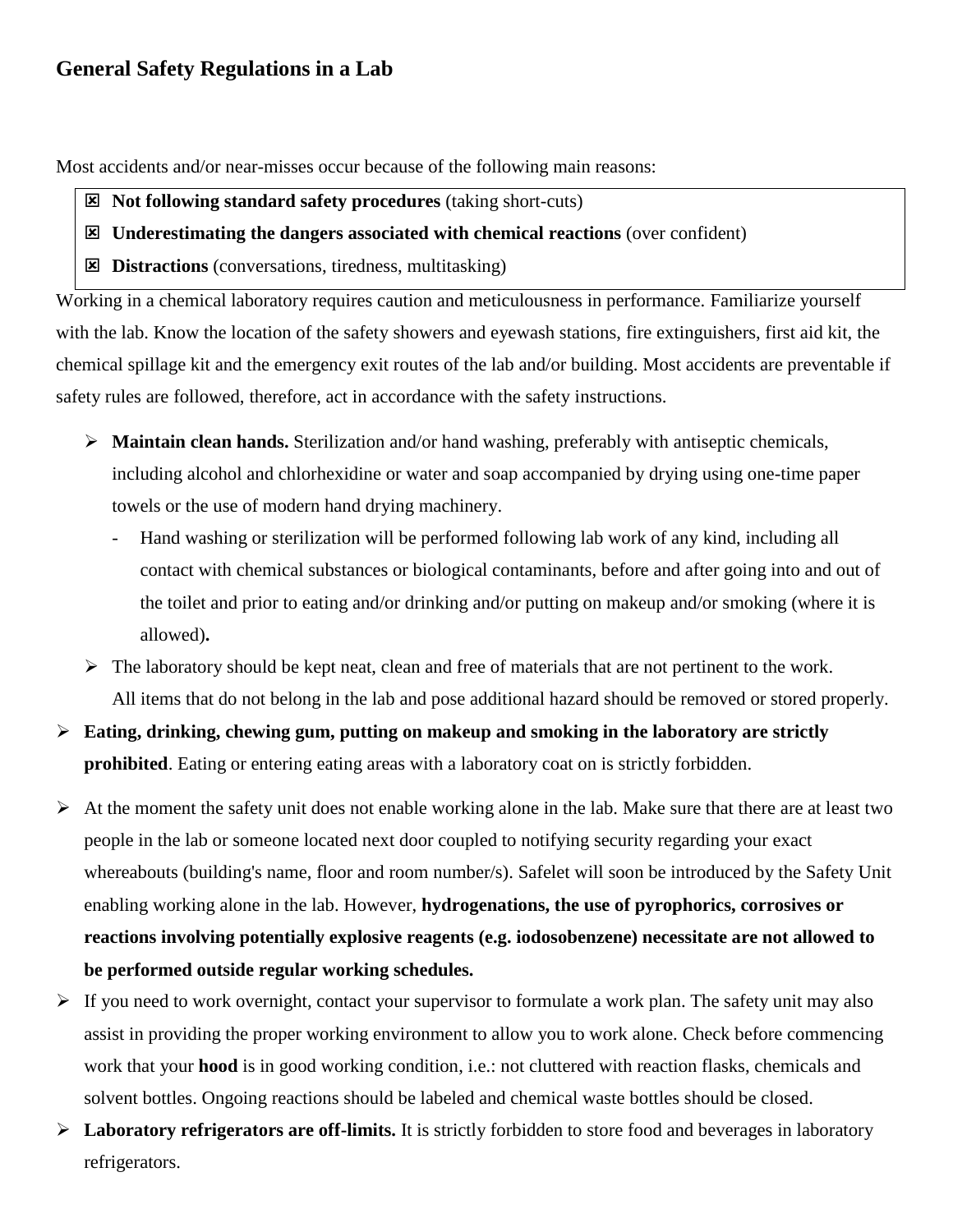- **Centrifuges** pose a grave risk if they rotate at high speed and are not sealed, therefore they must be equipped with a locking apparatus preventing both operating open centrifuges as well as opening the centrifuge's lid while rotating.
- All synthesized chemicals, reactions flasks, solvent pots, etc. should be **clearly labeled**.
- Assume that **all** newly synthesized **chemicals are toxic** and handle them as such. Read MSDS.
	- $\triangleright$  It is prohibited to taste or sniff a chemical substance. If you are required to smell chemical vapors, you must keep the vessel in which the chemical is in away from your nose and wave your hand over the opening so that the substance's vapors will reach your nose in a controlled manner.
- **Do not put a pipette into your mouth.** Using your mouth is a hazard that can cause a toxic substance to be inhaled. Use only a pump aid, such as a syringe, propipette or "Jackie" for this purpose.
- **After removing** the **substance**, take care to **immediately close** the **container** from which it was originally taken out of to prevent contamination of the bulk substance, entry or emission of water vapors, emission of volatile substances into the environment or confusion between lids.
- **Do not return a chemical substance to a container.** In case unused chemical substances are left, it is strictly prohibited to return it to the container from which it was originally pumped out of (bottle, box, flask, container). Returning a substance to the container may contaminate the original bulk substance in the container or cause an unwanted chemical reaction in other cases.
- All experimental residual substances must be classified as **chemical waste**.
	- Treat the chemical waste in accordance with the specific substance's handling instructions.
	- Do not pour substances from different classes into the same chemical waste storage container.
	- Do not dispose of any hazardous chemicals through the sewer system. These substances might interfere with the biological activity of waste water treatment plants, create fire or explosion hazards, cause structural damage or obstruct flow.
- Research staff and students should **never work alone** on procedures involving hazardous chemicals, pathogens or physical hazards.
- A designated **eye washer** and **emergency showers** operated by a hand chain are installed in every chemical lab. In case of a splash, rinse body part using an excessive amount of water onto body part, clothing or bench, which came in contact with the chemical.
- **Beware of broken glass**. Glass is a hard-breakable material that can be lethal. When adjusting a glass pipe or thermometer into a stopper, a rubber hose or a cork, use grease and protect your hands with a cloth.
	- Trying to release a cork stuck in a glass vessel could be dangerous. Apply controlled heat or incubation in appropriate solvents by qualified personnel.
	- Do not use a cracked or broken glass vessel.
	- If you break a vessel or encounter a broken vessel, give it to a technician and obtain another one.